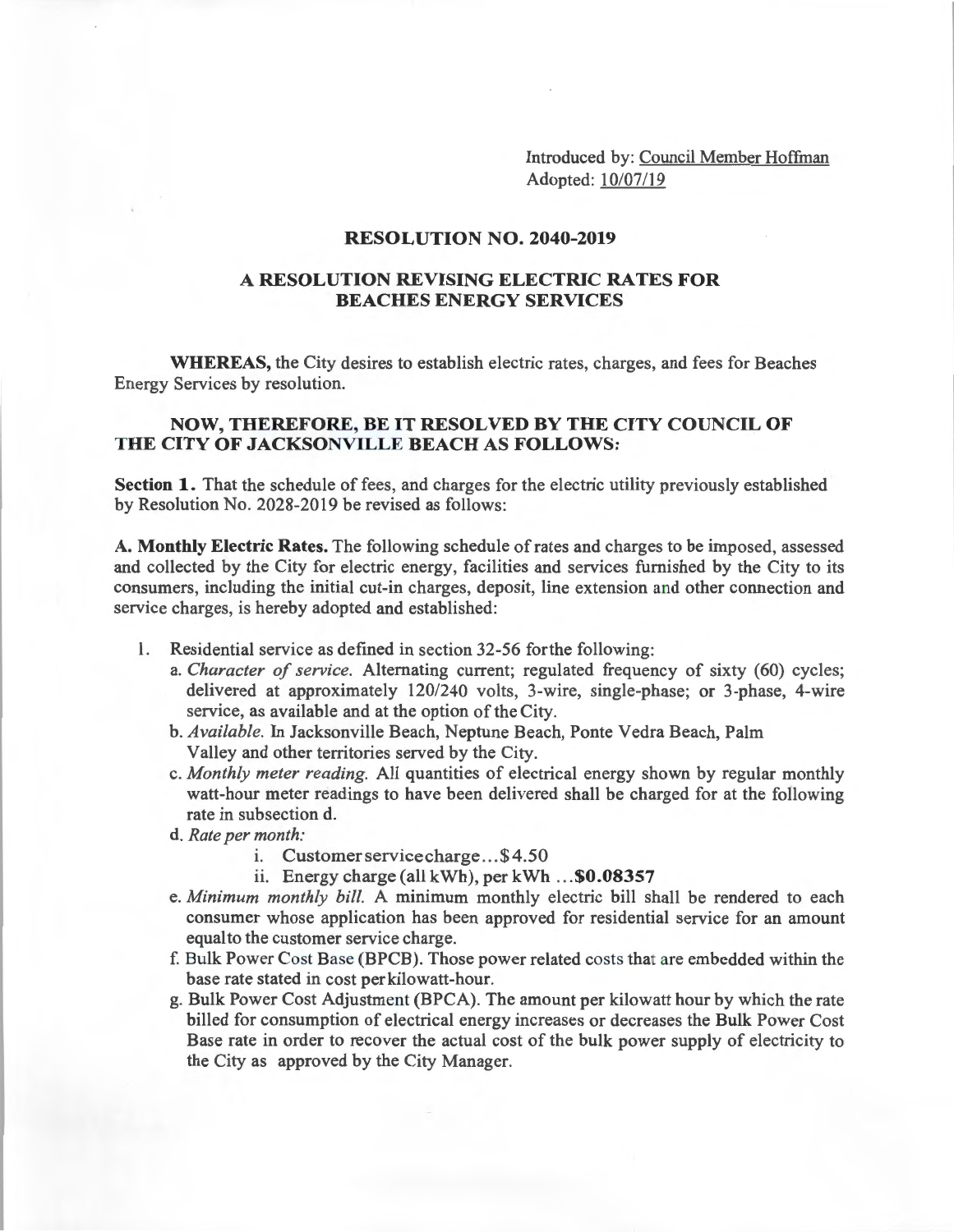- h. Bulk Power Cost True-Up (BPCT). The difference between the bulk power cost actually incurred (BPC) and the bulk power cost recovered through the bulk power cost base (BPCB) and the bulk power cost adjustment (BPCA).
- i. Rate Stabilization Account (RSA). Extraordinary power cost recoveries, other than routine wholesale true-ups, may be deposited into or withdrawn from a Rate Stabilization Account to be used to offset sudden and temporary changes in the cost of power. The City may retain unusual or extraordinary power cost recoveries in excess of amounts transferred to the rate stabilization account at its discretion but can only use these moneys for items which are directly related to the electric utility.
- j. Calculation of BPCA-The bulk power cost adjustment is the difference between the bulk power costs and the bulk power cost base (all stated in cost per kilowatt hour) as determined periodically. The formula for the calculation of the bulk power cost adjustment per kilowatt hour is calculated as follows: (BPC+ BPCT+ RSA)/ kilowatt hours sold)-BPCB = BPCA per kilowatt hour.
- 2. General service non-demand service as defined in section 32-56 for the following:
	- a. *Character of service*. Alternating current; regulated frequency of sixty (60) cycles, delivered at approximately 120/240 volts, 3-wire, single-phase; 4-wire, 3- phase, 240 or 208 volts, as available, and at the option of the City.
	- b. *Available.* In Jacksonville Beach, Neptune Beach, Ponte Vedra Beach, Palm Valley and other territories served by the City.
	- c. *Monthly meter reading.* All quantities of electrical energy shown by regular monthly watt-hour meter readings to have been delivered shall be charged for at the rate in subsection d.
	- *d. Rate per month:* 
		- i. Customer service charge .. . \$ 6.00
		- ii. Energy charge (all kWh), per kWh ... \$0.08357
	- e. *Minimum monthly bill.* A minimum monthly electric bill shall be rendered to each consumer whose application has been approved for general service non-demand service for an amount equal to the customer service charge.
	- f. Bulk Power Cost Base (BPCB). See Section 1.A.1 .f.
	- g. Bulk Power Cost Adjustment (BPCA). See Section 1.A.1 . g.
	- h. Bulk Power Cost True-Up (BPCT). See Section 1.A.1. h.
	- i. Rate Stabilization Account (RFA). See Section 1.A.1.i
	- j. Calculation of BPCA. See Section 1.A.1.j. Limitations applicable to all classes of service: Auxiliary and standby service or resale of electric energy delivered by the City shall not be permitted except by written consent expressly authorized by the City Council.
- 3. General service demand as defined in section 32-56 for the following:
	- a. *Character of service.* AC, 60 cycles, single or 3-phase, 120/208 volts and above as required and as available.
	- b. *Available.* Within the service area of the electric utility of the City.
	- c. *Monthly meter reading.* All quantities of electrical energy shown by regular monthly watt-hour meter readings to have been delivered shall be charged for at the following rate in subsection d.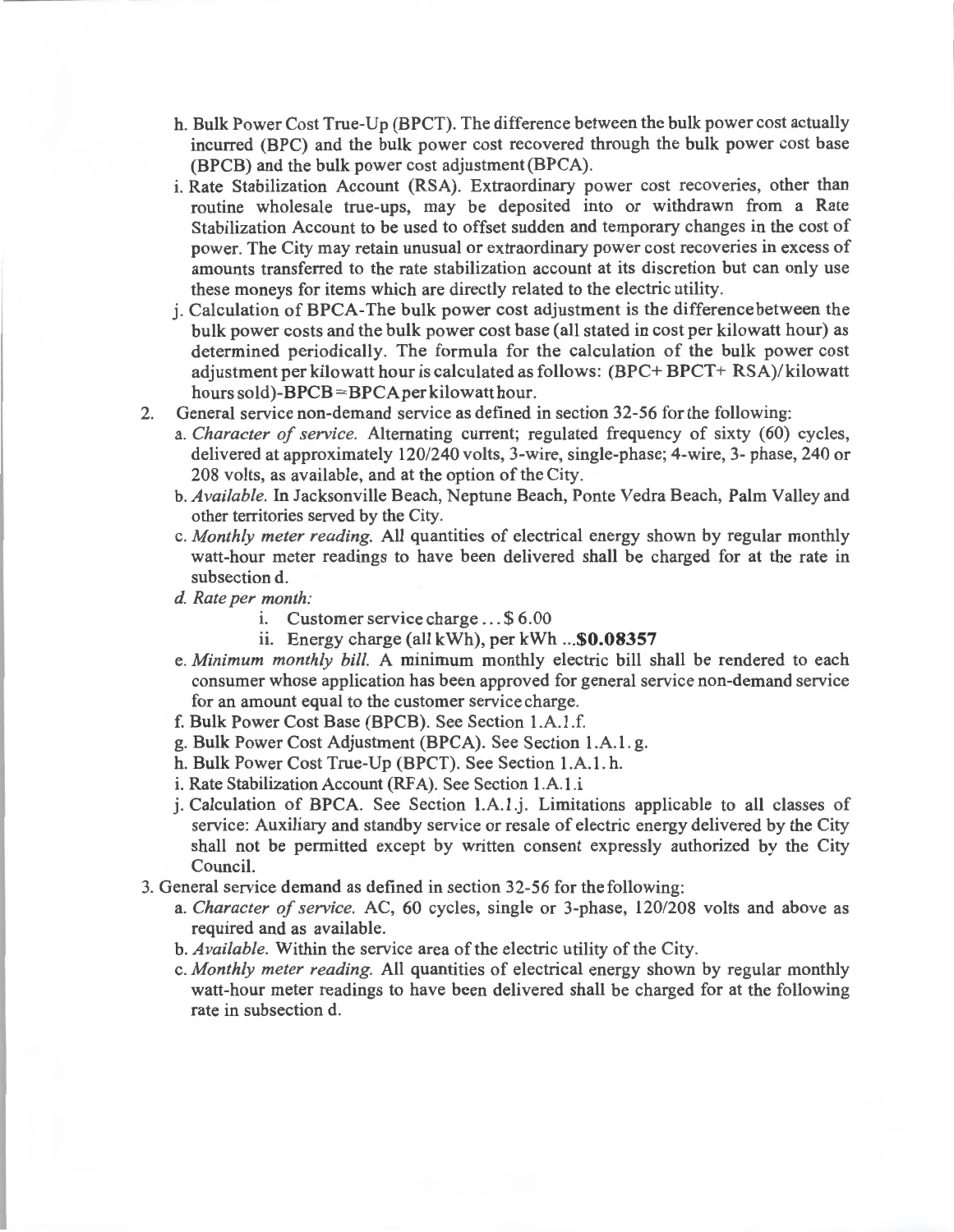- d. *Rate per month:* The charge per month shall consist of the total of the demand, energy, and customer service charge as follows:
	- i. Customer service charge ... \$16.25
	- ii. Demand charge (all kWh), per kW . . . \$8 .50
	- iii. Energy charge (all kWh), per kWh .. . **\$0.06927**

e. *Minimum bill.* The minimum bill shall be equal to the customer service charge.

f. *High load factor credit.* The monthly per kW demand credit to those general service demand customers whose annual load factor is as follows:

TABLE INSET:

| <b>Load Factor</b>  | Monthly Demand Credit        |
|---------------------|------------------------------|
| 15 percent & higher | \$2.00 per kW demand charged |
| 70 to 74 percent    | \$1.50 per kW demand charged |
| 65 to 69 percent    | \$1.00 per kW demand charged |
| 60 to 64 percent    | \$0.50 per kW demand charged |

The load factor will be established after the initial twelve ( 12) months of service for new customers and the previous twelve (12) months for existing customers. Existing demand customers' load factor will be reviewed and recalculated annually.

- g. Bulk Power Cost Base (BPCB). See Section 1.A.1. f.
- h. Bulk Power Cost Adjustment (BPCA). See Section 1.A.1 .g.
- i. Bulk Power Cost True-Up (BPCT). See Section 1.A. l. h.
- j. Rate Stabilization Account (RSA). See Section 1.A.1.i.
- k. Calculation of BPCA. See Section 1.A.1.j.
- l. Should the customer demonstrate that the future metered demand is expected to be reduced below the fifty (50) kW thresholds then the customer's account may be reclassified to either residential or general service, as applicable, at the option of the City.
- 4. Rental lights. Rental lights will be furnished on sites approved by the City electric department, including installation, maintenance, replacement when necessary, and electrical energy consumed, including a rate schedule as provided by City resolution.

# **B. Installation charges.**

- 1. *Underground installation charges.* Jacksonville Beach and other service areas: Underground residential installation, single-phase, 240-volt, 125-ampere, up to and including 200 ampere service class:
	- a. Initial charge for new installation in this class ... \$400.00
	- b. Initial installation charge, additional apartments or services on the same service line, whether new or existing, each ...\$5.00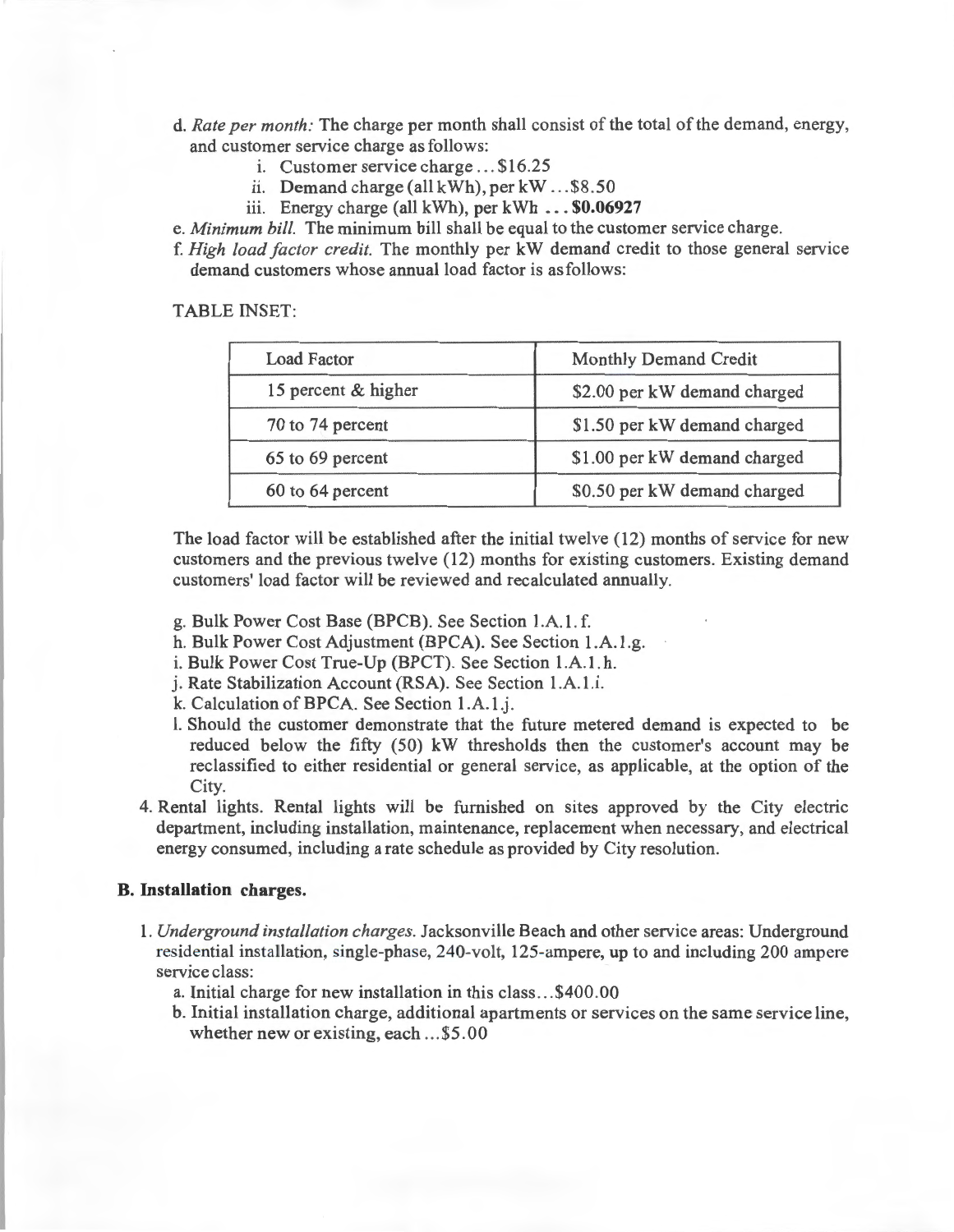- c. Service replacement as the result of additional demand:
	- 1. Customer may at his/her option obtain the services of a licensed electrician to install necessary wiring from meter to the termination point designated by the City. Charge for initial cut-in when complete service is installed by an electrical contractor. .. \$20.00
	- ii. Customer may request that his/her service be increased to a maximum 200-ampere single-phase class for residential use. Charge for this service performed by the City ... \$200.00
- d. Temporary service charge ... \$20.00
- e. All underground services other than residential 125-ampere through 200- ampere singlephase must be installed by a licensed electrician from meter to the termination point designated by the City.
- f. Underground service laterals. All underground service laterals to be installed by the utility shall be installed in a conduit provided at owner expense, size, and quantity to be determined by the utility.
- 2. *Overhead installation charges.* Jacksonville Beach and other service areas: Overhead installation charge when permitted, single-phase, 240-volt, up to and including 200- ampere class:
	- a. Initial charge for new installation in this class ... \$50.00
	- b. Initial installation charge, additional apartments or services on the same service line, whether new or existing, each ... \$5.00
	- c. Temporary service charge ... \$20.00
- 3. *Overhead installations over two hundred amperes.* Jacksonville Beach and other service areas: Overhead installation, when permitted, other than single-phase or in excess of 200 ampere class:
	- a. Initial installation charge shall be the estimated actual cost of such service as determined by the electrical utility.
	- b. Initial installation charge, additional apartments or services on the same service line, whether new or existing, each ... \$ 5.00
	- c. Temporary service: Temporary service charge shall be the estimated actual cost of such service as determined by the electric utility.
	- d. Service replacements as the result of additional demand: Installation charge shall be the estimated actual cost of such service as determined by the electric utility.
- 4. *City and other service areas.* Available to customers having a three-phase demand meter and providing for customer's access to meter real time energy and demand values. Initial charge for installation of a KYZ contact assembly ... \$170.00

### **C. Fuel adjustment and rates for service outside limits.**

- 1. Bulk Power Cost Base (BPCB). See Section l .A. l .f.
- 2. Bulk Power Cost Adjustment (BPCA). See Section 1. A. l. g.
- 3. Bulk Power Cost True-Up (BPCI). See Section l .A.1 .h.
- 4. Rate Stabilization Account (RSA). See Section 1.A.1.i.
- 5. Calculation of BPCA. See Section 1.A.1.j.